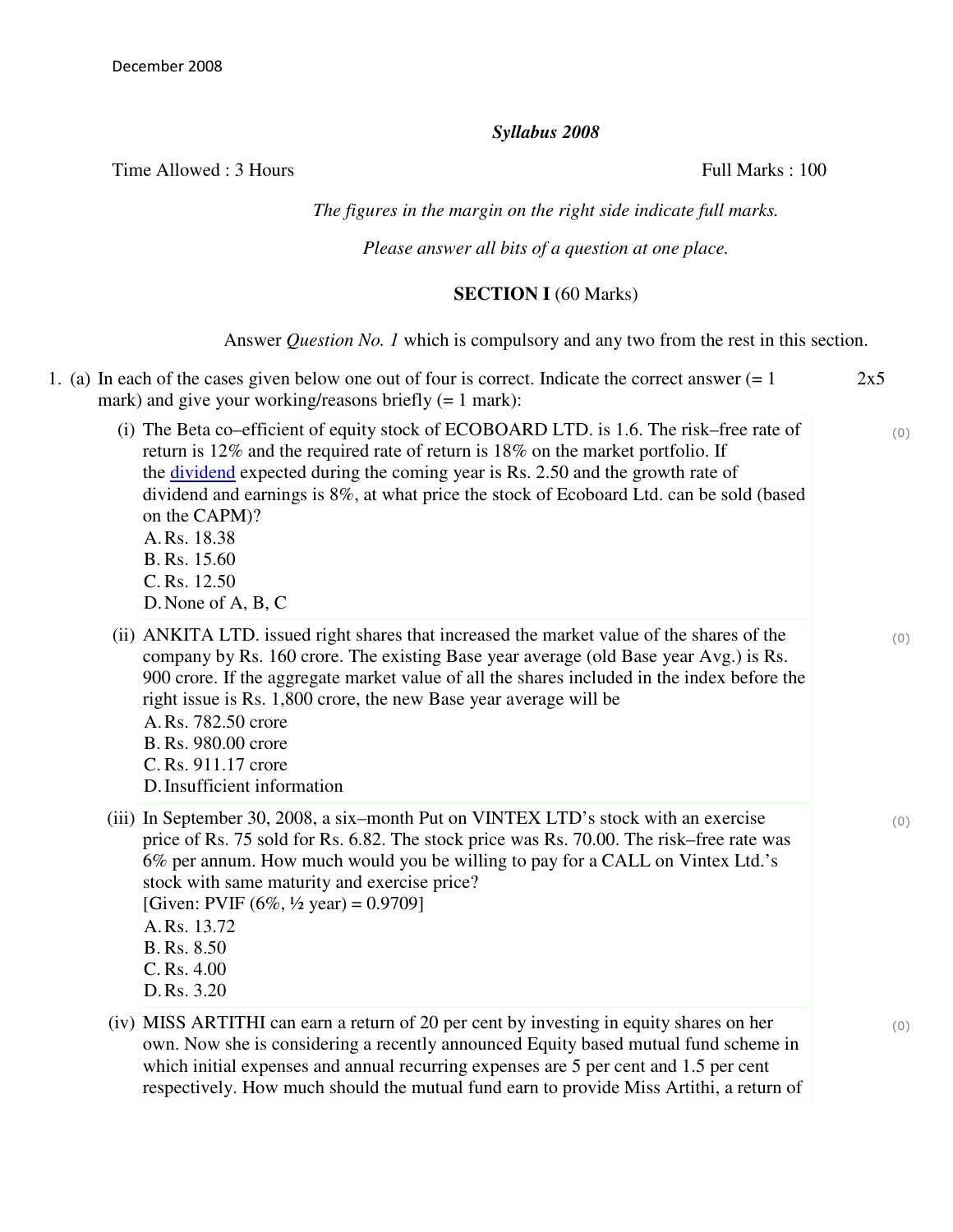| 20 per cent?<br>A.18.43%<br>B.22.55%<br>C.21.50%<br>D. Insufficient data                                                                                                                                                                                                                                                                                             |      |
|----------------------------------------------------------------------------------------------------------------------------------------------------------------------------------------------------------------------------------------------------------------------------------------------------------------------------------------------------------------------|------|
| (v) MR. ROHIT is willing to purchase a 5 years Rs. 1000 par value PSU bond having a<br>coupon rate of 9%. His required rate of return is 10%. How much Mr. Rohit should pay<br>to purchase the bond if it matures at par?<br>[Given: PVIFA (10%, 5 years) = 3.791 and PVIF (10%, 5 years) = 0.621]<br>A.Rs. 965.49<br>B. Rs. 962.19<br>C. Rs. 850.47<br>D.Rs. 805.30 | (0)  |
| (b) Choose the most appropriate one from the stated options and write it down. (Only indicate A,<br>B, C, D as you think correct):                                                                                                                                                                                                                                   | 1x10 |
| (i) An option of allocating shares in excess of the shares included in the public issue is<br>called<br>A. Call option<br>B. Compound option<br>C. Green shoe option<br>D. Follow on offer                                                                                                                                                                           | (0)  |
| (ii) The legislations governing the securities market are<br>A. The SEBI Act, 1992 and the Companies Act, 1956<br>B. The Securities Contracts (Regulation) Act, 1956<br>C. Depositories Act, 1996<br>D. All of the above.                                                                                                                                            | (0)  |
| (iii) The members of IRDA, other than Chairman of IRDA are appointed by<br>A. The Chairman of IRDA<br>B. Government of India<br>C. The ROC<br>D.RBI                                                                                                                                                                                                                  | (0)  |
| (iv) In put–call parity, the pay–offs of buying stock can be replicated by<br>A. Buying a call and buying a put option<br>B. Buying a call and writing a put option<br>C. Writing a call and buying a put option<br>D. Writing a call and writing a put option                                                                                                       | (0)  |
| (v) Security Market Line (SML) shows the relationship between return on the stock and<br>A. Return on market portfolio<br>B. Beta of the stock<br>C. Risk-free rate of return<br>D. Variance of the stock returns                                                                                                                                                    | (0)  |
| (vi) SEBI (Disclosure and Investor Protection) Guidelines, 2000 are not applicable to                                                                                                                                                                                                                                                                                | (0)  |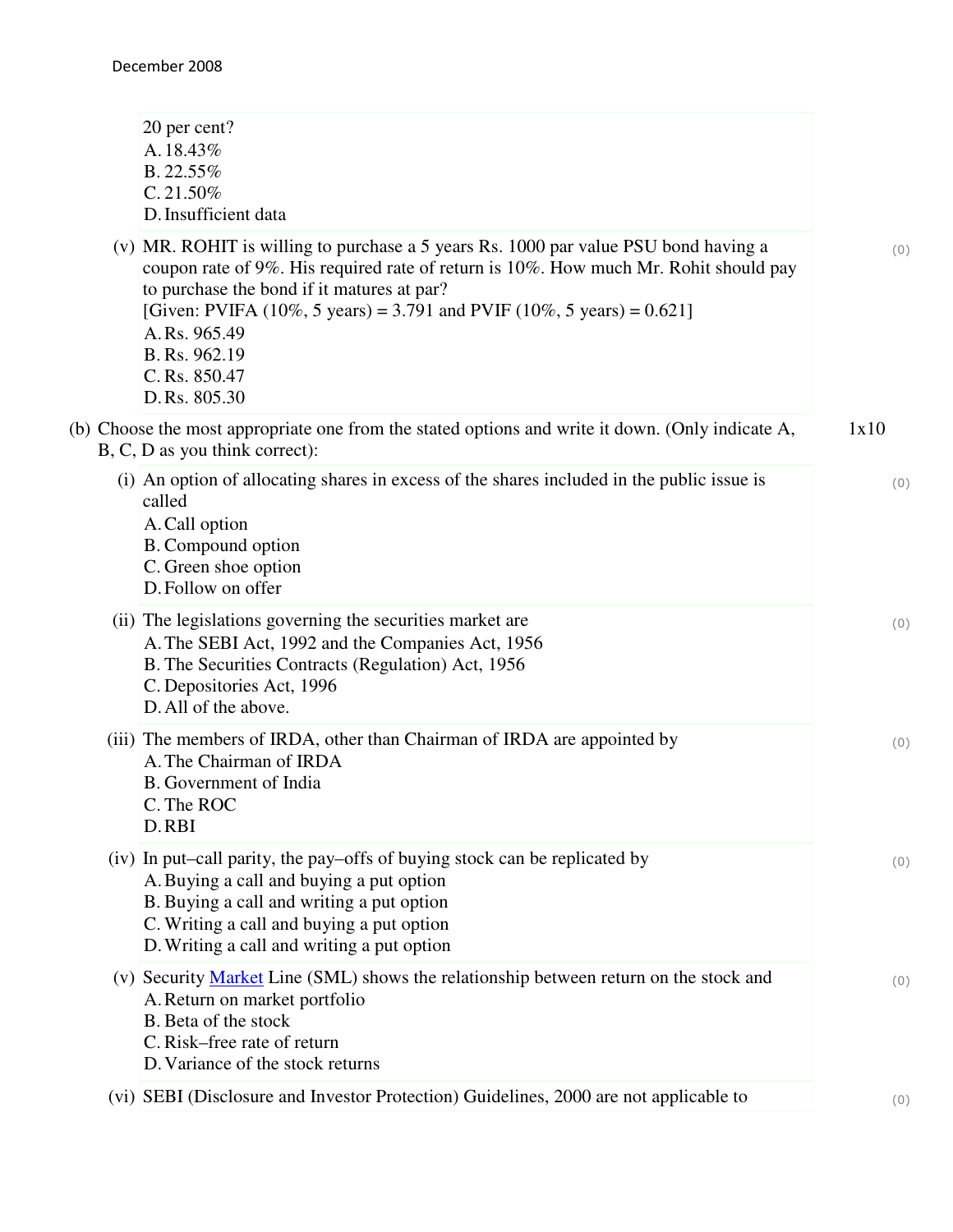|                                                                                                                                                                                                                                          | A. All public issues by unlisted companies<br><b>B.</b> Public sector banks<br>C. Infrastructure companies<br>$D.$ Both $(B)$ and $(C)$ above.                                                                                                    |               |                                                                                                |       |
|------------------------------------------------------------------------------------------------------------------------------------------------------------------------------------------------------------------------------------------|---------------------------------------------------------------------------------------------------------------------------------------------------------------------------------------------------------------------------------------------------|---------------|------------------------------------------------------------------------------------------------|-------|
|                                                                                                                                                                                                                                          | (vii) Sharpe's measure of the portfolio performance is based on<br>A. Systematic risk of the portfolio<br>B. Unsystematic risk of the portfolio<br>C. Total risk of the portfolio<br>D. Market risk of the portfolio                              |               |                                                                                                | (0)   |
|                                                                                                                                                                                                                                          | A. Public Limited Company<br><b>B.</b> Trust<br>C. Private Limited Company<br>D. None of the above.                                                                                                                                               |               | (viii) As per SEBI's guidelines, a mutual fund should be estimated as a                        | (0)   |
|                                                                                                                                                                                                                                          | information to make supernormal profit, it is a sign of<br>A. Weak form of efficient market hypothesis<br>B. Semi-strong form of efficient market hypothesis<br>C. Strong form of efficient market hypothesis<br>D. Incompetence of the director. |               | (ix) If the director of a company who has access to inside information is unable to use this   | (0)   |
|                                                                                                                                                                                                                                          | A. Investors have homogenous beliefs<br>B. The markets are perfect<br>C. Investors are risk-averse utility maximizers<br>D. All of $(A)$ , $(B)$ and $(C)$ above.                                                                                 |               | (x) The following are the common assumptions to both APT and CAPM:                             | (0)   |
|                                                                                                                                                                                                                                          | company raise funds from the public.                                                                                                                                                                                                              |               | 2. (a) Under what circumstances can a company registered as a collective investment management | 3(0)  |
|                                                                                                                                                                                                                                          | (b) Explain the difference between forward contract and future contract.                                                                                                                                                                          |               |                                                                                                | 4 (0) |
| (c) Mr. Marin Kumar an investor is evaluating the prospects of investing in two companies SP<br>ARK LTD. and AMRIT LTD. The projections of returns for the stocks of the two companies<br>along with their probabilities are as follows: |                                                                                                                                                                                                                                                   |               |                                                                                                |       |
|                                                                                                                                                                                                                                          | Economic Scenario                                                                                                                                                                                                                                 | Probabilities | Returns associated with                                                                        |       |
|                                                                                                                                                                                                                                          |                                                                                                                                                                                                                                                   |               | $\Gamma$ Cnork I td $\Gamma$ A muit I td $\Gamma$ Morket Index                                 |       |

| Economic Scenario | <b>Probabilities</b> | Returns associated with |            |              |
|-------------------|----------------------|-------------------------|------------|--------------|
|                   |                      | Spark Ltd.              | Amrit Ltd. | Market Index |
| <b>Boom</b>       | 0.45                 | 43%                     | 34%        | 26%          |
| Growth            | 0.25                 | 23%                     | 27%        | 10%          |
| Stagnation        | 0.20                 | 18%                     | 16%        | 3%           |
| Slump             | 0.10                 | 8%                      | $4\%$      | $-6\%$       |

The risk–free rate of return is 9%. Requirements: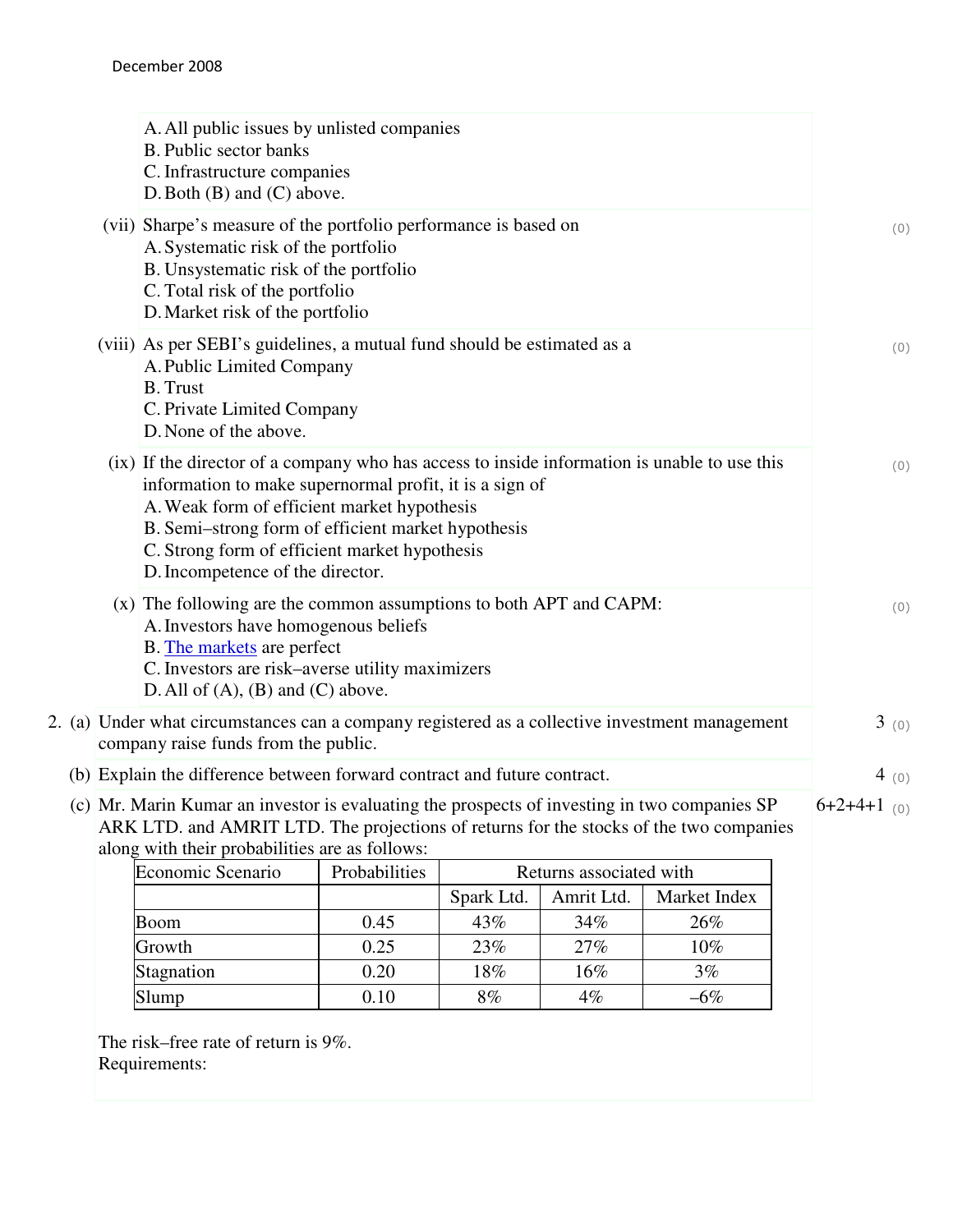|  |                                                                                                                                                                                                                                                                                                                                                                                                                                          | (i) Calculate Ex–ante betas for both the companies                                                                                    |             |                     |                                                                                                          |                                                                                              |      |
|--|------------------------------------------------------------------------------------------------------------------------------------------------------------------------------------------------------------------------------------------------------------------------------------------------------------------------------------------------------------------------------------------------------------------------------------------|---------------------------------------------------------------------------------------------------------------------------------------|-------------|---------------------|----------------------------------------------------------------------------------------------------------|----------------------------------------------------------------------------------------------|------|
|  |                                                                                                                                                                                                                                                                                                                                                                                                                                          | (ii) Calculate excess return provided by both the companies                                                                           |             |                     |                                                                                                          |                                                                                              |      |
|  | Calculate the proportion of systematic risk and unsystematic risk for both the<br>(iii)<br>Companies.                                                                                                                                                                                                                                                                                                                                    |                                                                                                                                       |             |                     |                                                                                                          |                                                                                              |      |
|  |                                                                                                                                                                                                                                                                                                                                                                                                                                          |                                                                                                                                       |             |                     | (iv) State whether the stock of Spark Ltd. and Amrit Ltd., is underpriced or overpriced?                 |                                                                                              |      |
|  | 3. (a) What are the principle weakness of Indian Stock Market?                                                                                                                                                                                                                                                                                                                                                                           |                                                                                                                                       |             |                     |                                                                                                          |                                                                                              | 3(0) |
|  | (b) Enumerate the main features of Venture Capital Financing.                                                                                                                                                                                                                                                                                                                                                                            |                                                                                                                                       |             |                     |                                                                                                          |                                                                                              | 4(0) |
|  | (c) SUN MUTUAL FUND (approved Mutual Fund) sponsored an open ended equity oriented<br>$4+5+4$ (0)<br>scheme "LT Opportunity Fund". There were three plans namely 'A' —Dividend Reinvestment<br>Plan, 'B' -- Bonus Plan and 'C' -- Growth Plan.<br>At the time of New Fund Offer on 1.4.1998 Mr. Hari, Mr. Saxena and Mrs. Rawat invested<br>Rs. 1,00,000 each and choosen plans 'B', 'C' and A respectively. The face value of the units |                                                                                                                                       |             |                     |                                                                                                          |                                                                                              |      |
|  |                                                                                                                                                                                                                                                                                                                                                                                                                                          | was Rs. 10 each. The detailed history of the fund is as follows:                                                                      |             |                     |                                                                                                          |                                                                                              |      |
|  | Date                                                                                                                                                                                                                                                                                                                                                                                                                                     | Dividend $(\% )$                                                                                                                      | Bonus ratio | Net Asset<br>Plan A | Value per unit<br>Plan B                                                                                 | (F.V. Rs. 10)<br>Plan C                                                                      |      |
|  | 28.07.2002                                                                                                                                                                                                                                                                                                                                                                                                                               | 20                                                                                                                                    |             | 30.70               | 31.40                                                                                                    | 33.42                                                                                        |      |
|  | 31.3.2003                                                                                                                                                                                                                                                                                                                                                                                                                                | 70                                                                                                                                    | 5:4         | 58.42               | 31.05                                                                                                    | 70.05                                                                                        |      |
|  | 30.10.2006                                                                                                                                                                                                                                                                                                                                                                                                                               | 40                                                                                                                                    |             | 42.18               | 25.02                                                                                                    | 56.15                                                                                        |      |
|  | 15.01.2007                                                                                                                                                                                                                                                                                                                                                                                                                               | 25                                                                                                                                    |             | 46.45               | 29.10                                                                                                    | 64.28                                                                                        |      |
|  | 31.01.2007                                                                                                                                                                                                                                                                                                                                                                                                                               |                                                                                                                                       | 1:3         | 42.18               | 20.05                                                                                                    | 60.12                                                                                        |      |
|  | 24.02.2008                                                                                                                                                                                                                                                                                                                                                                                                                               | 40                                                                                                                                    | 1:4         | 48.10               | 19.95                                                                                                    | 72.40                                                                                        |      |
|  | 31.03.2008                                                                                                                                                                                                                                                                                                                                                                                                                               |                                                                                                                                       |             | 53.75               | 22.98                                                                                                    | 82.07                                                                                        |      |
|  |                                                                                                                                                                                                                                                                                                                                                                                                                                          | On 31st March, 2008 all three investors redeemed all the balance units.<br>after taking into consideration the following information: |             |                     |                                                                                                          | You are required to calculate the annual rate return for Mr. Hari, Mr. Saxena and Mrs. Rawat |      |
|  |                                                                                                                                                                                                                                                                                                                                                                                                                                          | (i) Long-term capital gain is exempt from Income-tax.                                                                                 |             |                     |                                                                                                          |                                                                                              |      |
|  | (ii) Short-term capital gain is subject to 10% Income-tax.<br>(iii) Security Transaction Tax @ 0.2% only on sale/redemption of units.<br>Ignore Education Cess and Service Tax.                                                                                                                                                                                                                                                          |                                                                                                                                       |             |                     |                                                                                                          |                                                                                              |      |
|  |                                                                                                                                                                                                                                                                                                                                                                                                                                          |                                                                                                                                       |             |                     |                                                                                                          |                                                                                              |      |
|  |                                                                                                                                                                                                                                                                                                                                                                                                                                          |                                                                                                                                       |             |                     | Note: You may use the formula $\frac{1}{(1+r)^n}$ for determining PVIF [at r (rate of return), n years]. |                                                                                              |      |
|  | 4. (a) Write short notes on the following:                                                                                                                                                                                                                                                                                                                                                                                               |                                                                                                                                       |             |                     |                                                                                                          |                                                                                              | 3x2  |
|  | (i) Green Shoe Option                                                                                                                                                                                                                                                                                                                                                                                                                    |                                                                                                                                       |             |                     |                                                                                                          |                                                                                              | (0)  |
|  |                                                                                                                                                                                                                                                                                                                                                                                                                                          |                                                                                                                                       |             |                     |                                                                                                          |                                                                                              |      |

(ii) Services of Merchant Banks. (0)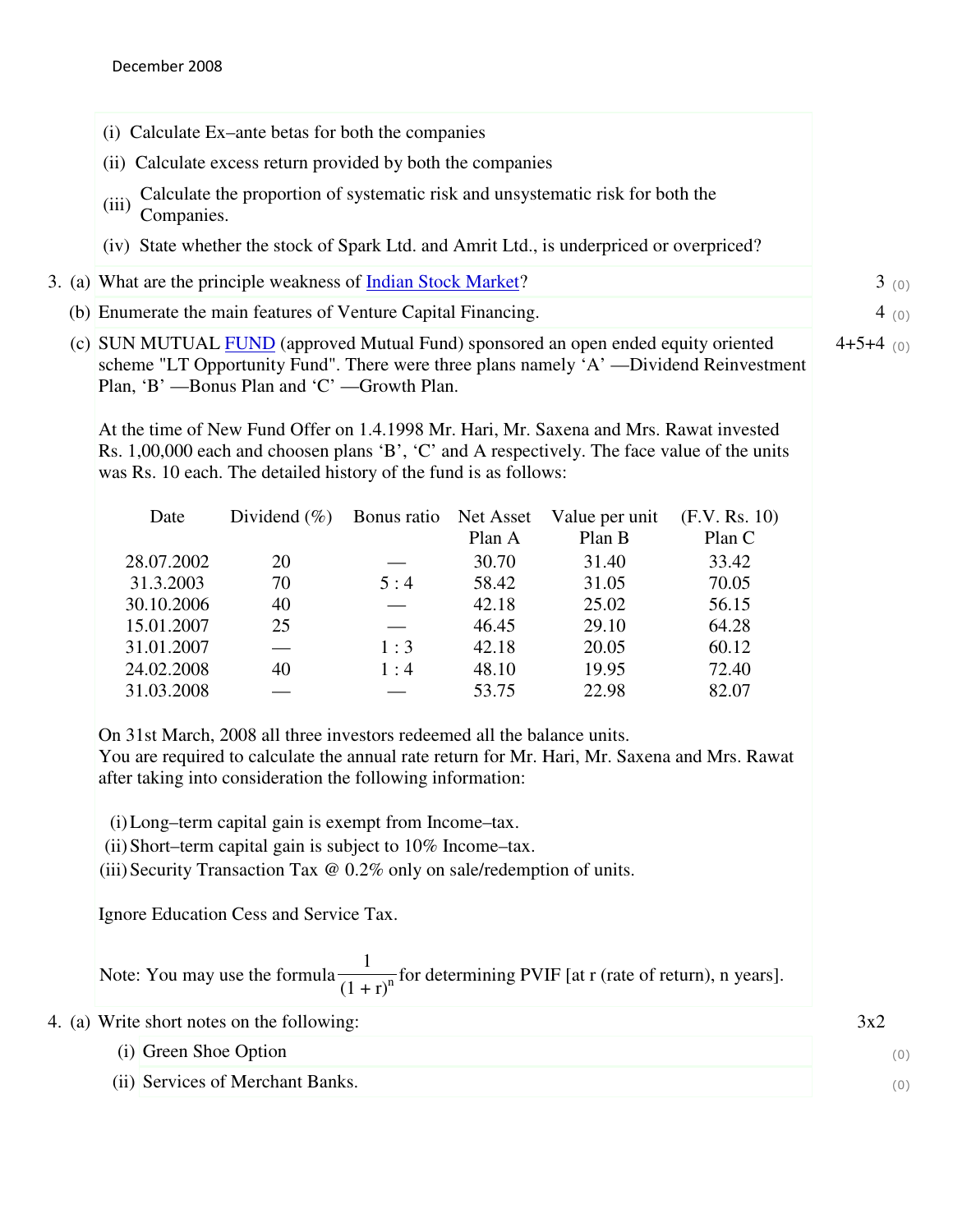- (b) On September1, 2008 the stock of AMREX LTD. (AL) was trading at Rs. 120 and call option exercisable in three months times had an exercise rate of Rs. 112. The standard deviation of the continuously compounded stock price change for Amrex Ltd. is estimated to be 30% per year. The annualized Treasury Bill rate corresponding to this option life is 7%. Required:  $(5+4)+2$  (0)
	- (i)Compute the value of a three (3) months call option on the stock of Amrex Ltd. using Black–scholes model.
	- (ii)What would be the value of put option for the same?

Extracted from the tables:

(1) Natural Logarithms: Ln  $(1.071429) = 0.068993$ , Ln  $(0.93333) = -0.06900$ .

- (2) Value of  $e^{-x}$ :  $e^{0.02} = 09802$  and  $e^{-0.01} = 0.9900$ .
- (3)Comulative standardized normal probability distribution : NCX.

When  $x \ge 0$ : N(0.6516) = 0.7427, N(0.5016) = 0.6921

When  $x \le 0$ : N(-0.6516) = 0.2573, N(-0.5016) = 0.3079.

(c) The stock of APTECH LTD. (FV Rs. 10) quotes Rs. 920 to day on NSE and the 3 month futures price quotes at Rs. 950. The one month borrowing rate is given as 8% and the expected annual dividend yield is 15% p.a. payable before expiry. Your are required to calculate the price of 3 month APTECH FUTURES.

## **SECTION II** (40 Marks)

 $3(0)$ 

*Answer Question No. 5 which is compulsory and any two from the rest in this section.*

5. (a) Choose the most appropriate one from the stated options and write it down (only indicate A, B, C, D 1x5 as you thing correct):

| (i) Under the Companies Act, 1956, the first directors shall hold office upto<br>A. The end of the statutory meeting<br>B. The end of the period as prescribed by the articles of the company<br>C. The end of three years from the date of appointment<br>D. Till the first Annual General Meeting. |  |
|------------------------------------------------------------------------------------------------------------------------------------------------------------------------------------------------------------------------------------------------------------------------------------------------------|--|
| (ii) Mr. Saxena is a director of SUVALAXMI LTD, which failed to file its annual return from the<br>year 2005–06. The maximum period for which Mr. Saxena will be disqualified from becoming<br>a director in any public limited company is<br>A. 3 years<br>B. 5 years<br>C. 7 years<br>D. 10 years  |  |
| (iii) Which of the following items requires special resolutions in a general meeting under the<br>companies Act 1956?<br>A. Issue of shares at discount<br>B. Adoption of Statutory Report<br>C. Appointment of Managing/whole–time Director<br>D. Reduction of Share Capital                        |  |
| (iv) The concept of Corporate Governance was initiated on the recommendations of                                                                                                                                                                                                                     |  |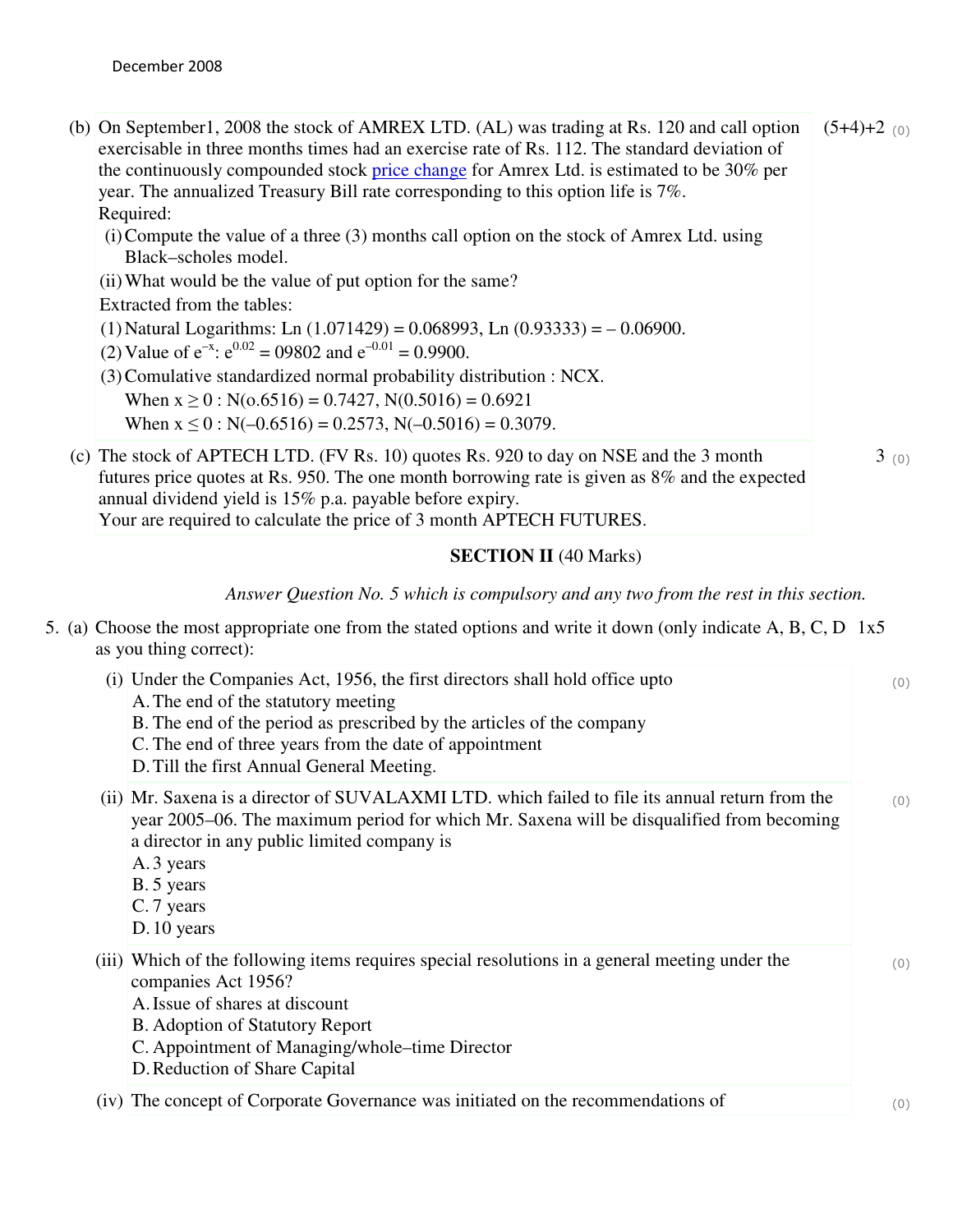|  | A. The Report by the Confederation of Indian Industry (CII)<br>B. The Report by Dr. Y. V. Reddy<br>C. The Report by Mr. Kumar Mangalam Birla<br>D. The Report by Mr. Narayan Murthy.                                                                                                                                                 |      |  |  |  |
|--|--------------------------------------------------------------------------------------------------------------------------------------------------------------------------------------------------------------------------------------------------------------------------------------------------------------------------------------|------|--|--|--|
|  | (v) As per section 292A of the Companies Act, 1956 every public company having paid up of not<br>less than _______ of rupees shall constitute a committee of the Board known as Audit<br>Committee. (Fill in the gap from the below)<br>A. Fifty lakh<br>B. Twenty-five crore<br>C. Five crore<br>D. Ten crore.                      |      |  |  |  |
|  | (b) State whether each of the following statements is True $(T)$ or False $(F)$ :                                                                                                                                                                                                                                                    | 1x5  |  |  |  |
|  | (i) The qualification shares required to be taken up by a director must be purchased from the<br>company.                                                                                                                                                                                                                            |      |  |  |  |
|  | (ii) Increasing the voting rights of the shares held by the management can be considered as an act<br>of oppression under the Companies Act 1956.                                                                                                                                                                                    |      |  |  |  |
|  | (iii) Risk Management is not a linear process; it is the balancing of a number of interwoven<br>elements.                                                                                                                                                                                                                            |      |  |  |  |
|  | (iv) The Companies Act 1956 provides a positive definition of the term "Independent Director".                                                                                                                                                                                                                                       |      |  |  |  |
|  | (v) As per clause 49 of the listing agreement on Corporate Governance, the Audit Committee shall<br>meet at least twice a year.                                                                                                                                                                                                      |      |  |  |  |
|  | 6. (a) MISS VIVITHA is a director in 14 public limited companies on 30th November, 2008. This apart<br>she is an alternate director in another public limited company. The following particulars are made<br>available to you relating to her appointment as director in various companies in annual general<br>meetings (AGM) held. | 8(0) |  |  |  |
|  | Name/Details of Company<br>Date of AGM                                                                                                                                                                                                                                                                                               |      |  |  |  |
|  | Daya Organics Ltd.<br>1st December, 2008                                                                                                                                                                                                                                                                                             |      |  |  |  |
|  | Vimala Plastics Ltd.<br>29th November, 2008<br>Balaji Vaishnav Association (a company 30th November, 2008                                                                                                                                                                                                                            |      |  |  |  |
|  | registered under section 25 of the<br>Companies Act, 1956)                                                                                                                                                                                                                                                                           |      |  |  |  |
|  | Based on the provisions of the Companies Act, 1956, you are required to advise Miss. Vivitha, as to<br>the options available to hear for accepting or refusing the aforesaid appointments.                                                                                                                                           |      |  |  |  |
|  | (b) The Audit Committee of Yash Telecommunications Ltd., constituted under section 292A of the<br>Companies Act, 1956 submitted to the Board of Directors, a report containing its recommendations.<br>These recommendations were however not accepted by the Board. In this scenario, state your views                              | 7(0) |  |  |  |

(i) Can the Board adopt the stand of not accepting the Audit Committe's recommendations?

(ii) If yes, the Board does not accept the recommendations, what should the Boards do?

(iii) How should the Chairman of the Audit Committee respond?

on the followings: